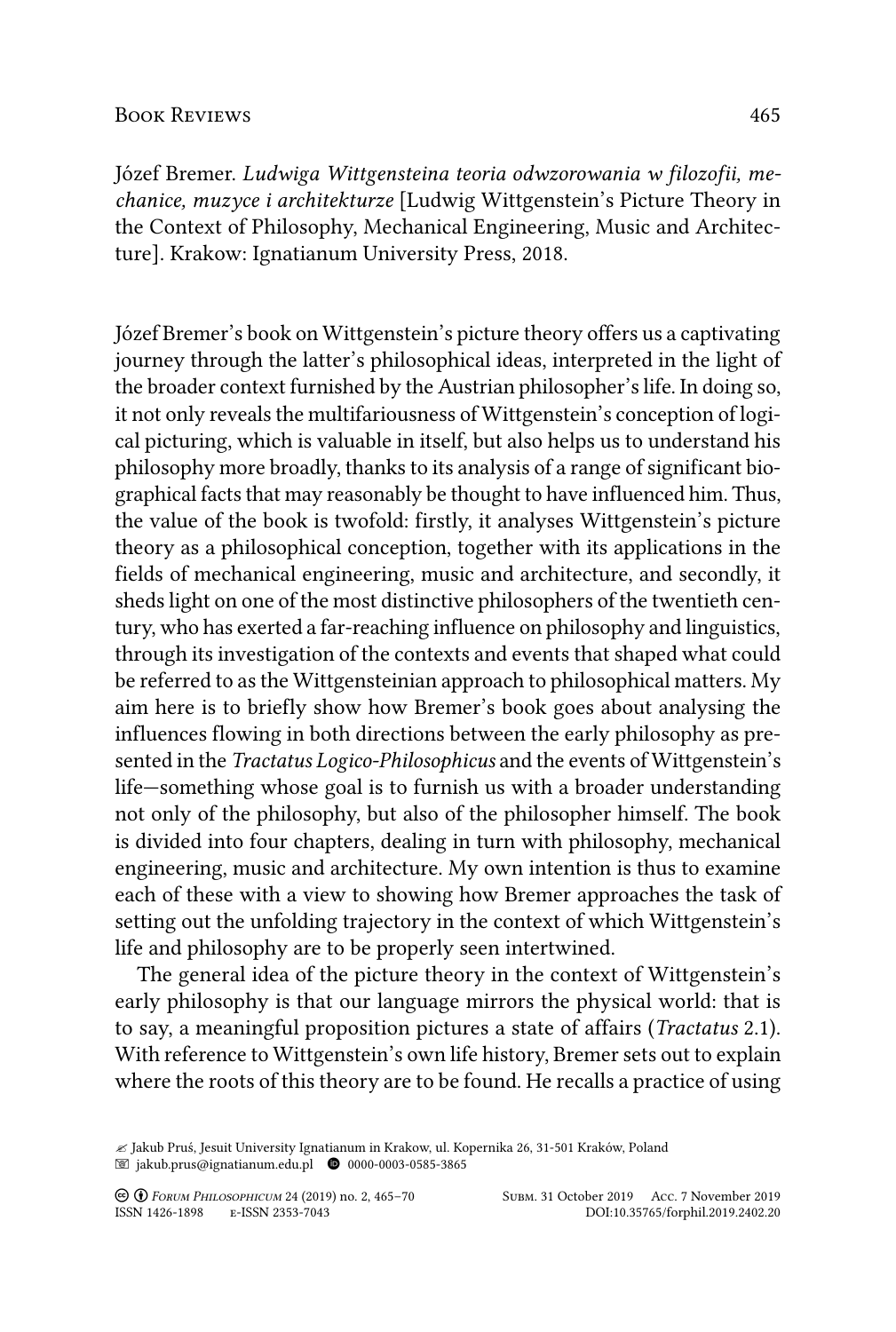papier-mâché models of automobiles to reconstruct car accidents. This practice was described in one of the Parisian newspapers of Wittgenstein's day: the miniatures were used to show what really happened on the road. Using this example, one can better understand Wittgenstein's Tractarian conception of language: in a fashion analogous to the way in which models may correspond to vehicles, and relations between such models may serve to represent some traffic accident or other, our language corresponds to reality—words correspond to objects, and propositions to states of affairs. Such a theory of meaning thus assumes a correspondence relation between language and reality, and provides a foundation for a theory of truth: we say that a proposition is true if, and only if, the relations between names appearing in the proposition correspond to the relations between real objects in the world. This, in turn, is crucial for Wittgenstein's theory of meaning (which is itself also in effect a theory of truth).

The key term in Wittgenstein's picture theory—which is also the most controversial for philosophers—is therefore "correspondence." What does it mean that language corresponds to reality, and that this correspondence makes a proposition true?

Ever since the proposals of Aristotle, Thomas Aquinas, and others, many critiques have been levelled against what have come to be known in contemporary parlance as correspondence theories of meaning and/or truth. When Aquinas asserts that *veritas est adequatio rei et intellectus*, we may have some doubts about this: what, after all, does such correspondence (*adequatio*) really amount to? More specifically, how can we compare a real object with a linguistic one, and how can we assert a negative proposition if this does not actually correspond to anything? Let us briefly analyse these critical points, in order to see how Bremer himself is inclined to address them in the context of his understanding of the picture theory.

Firstly, the assumption that language pictures, models or copies reality—and that its propositions are true if they correspond to reality—leads to the problematic question of what the criterion is according to which we compare language and reality. On the one hand there is a language (words, sound waves, ink marks, etc.), and on the other there are real objects (tables, chairs, flowers, and so on). How can these two categories of being be compared with each other? How can they correspond to one another—or rather, under which aspect should we compare them? Bremer's answer to this can be construed as amounting to the following: according to the picture theory, we do not compare words (or thoughts) with objects, but rather relations between names in a proposition and relations between real objects. In other words, we are prepared to say that a proposition is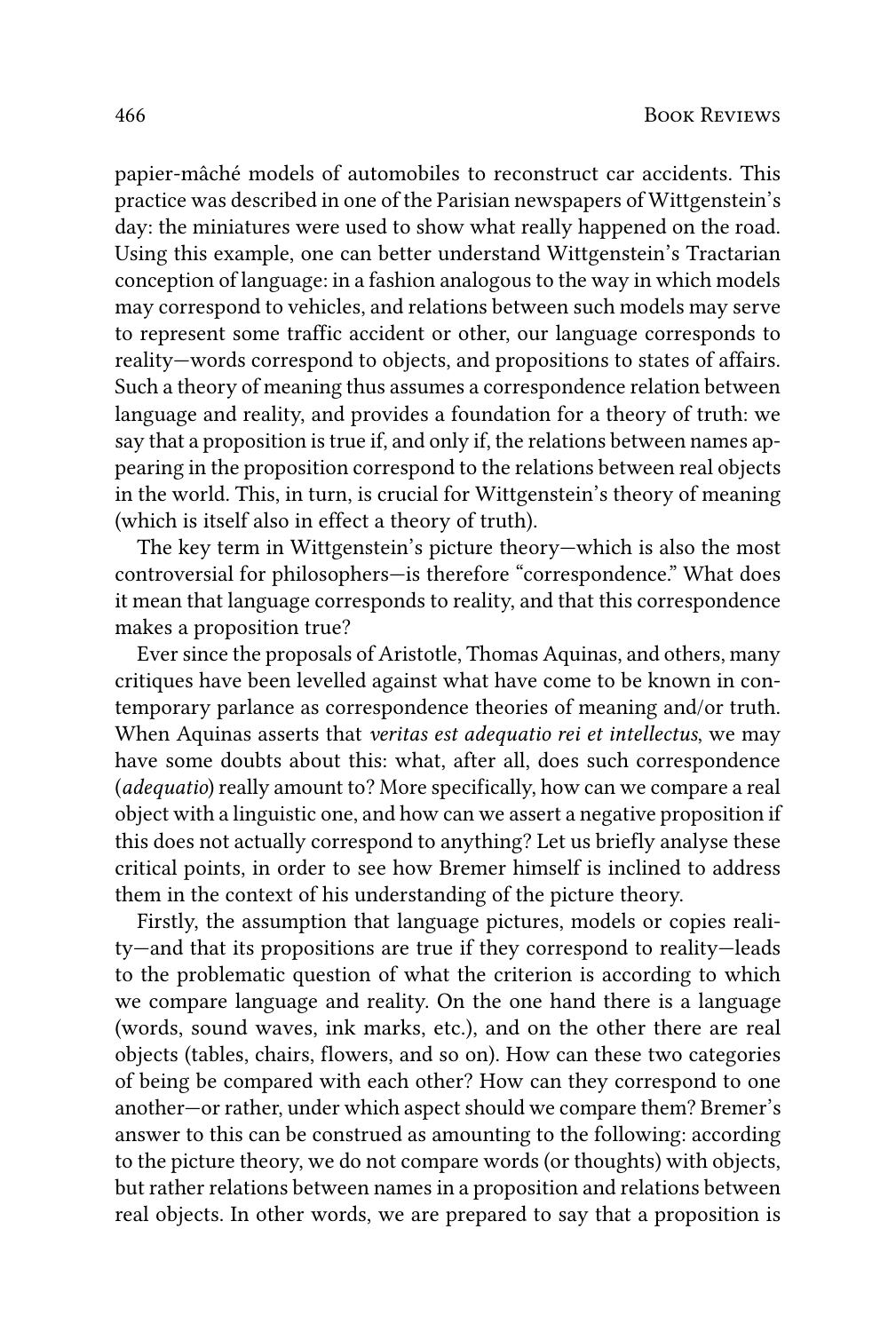true if, and only if, these relations correspond to one another. We speak of a correct representation of real objects by linguistic objects when "the things are combined with one another as are the elements of the picture" (*Tractatus* 2.151).1 Thus, it is the relations—between the names and between the objects—that correspond to each other.

The second critical question refers to the problem of negative propositions. "There are no dragons in Cracow" is a proposition that is true, but to what state of affairs does it correspond? Bremer explains that logical functors, such as negation, do not bring anything new to the "picture," for they do not have any meaning—their role is similar to punctuation marks. Therefore, negative propositions cannot correspond to any "negative" facts. Instead, it is simply that the corresponding affirmative statement (e.g. "There are dragons in Cracow") does not correspond to anything, and *this* makes it false. At the same time it is a meaningful proposition, as it describes some possible state of affairs. And here lies the "added value," so to speak, of the picture theory: Wittgenstein has managed to explain how it is possible for a proposition to be meaningful and false at the same time.

What do we need such a theory for? As Bremer notes, the Tractarian account of meaning not only describes the way in which language refers to reality: it also explicates the difference between senseless and meaningful propositions and provides, above all, a foundation for the theory of meaning and/or truth.

Having said this, we should note that Bremer's book is not dedicated exclusively to Wittgenstein's logico-metaphysical conception or philosophy of language—this only serves to introduce the philosophical framework and concepts needed for further investigations. As I mentioned before, the main value of the book lies in the comparisons that it offers between the quite different areas in which Wittgenstein can be thought of as having applied the picture theory. Bremer's investigation works in two directions: it helps us to understand Wittgenstein himself and his way of thinking about language and reality, but also itself sheds light on various non-theoretical areas of human activity, these being mechanical engineering, architecture and music.

Bremer's detailed examination of Wittgenstein's biography in the second chapter of the book reveals what the key shaping influences on the philosopher's way of thinking were. His technical education began at his school in Linz, which he attended for three years. He then started studying

1. All citations from the *Tractatus* are taken from: Ludwig Wittgenstein, *Tractatus Logico-Philosophicus*, translated by Brian McGuinness and David Pears, London: Routledge, 1974.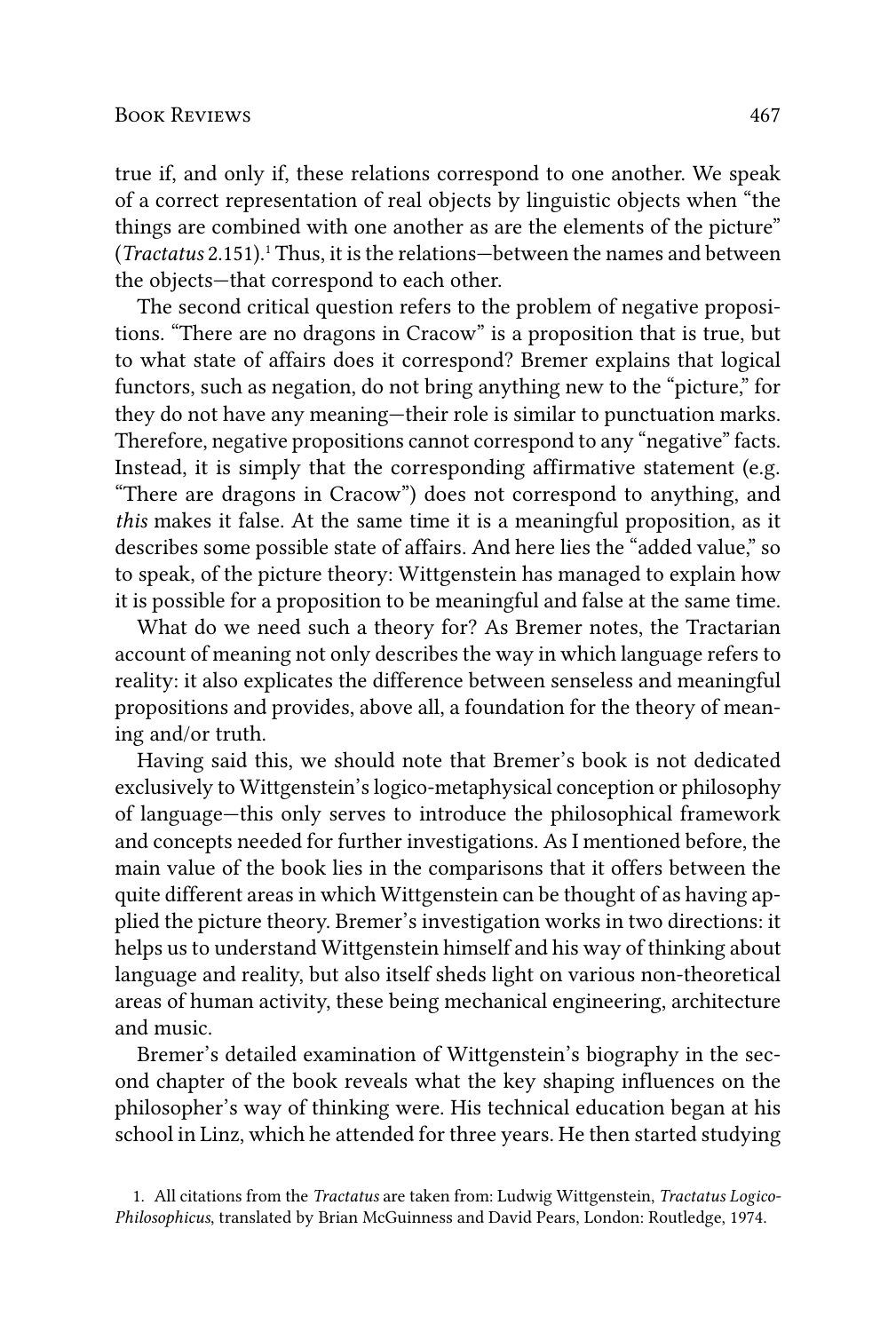mechanical engineering in Berlin-Charlottenburg, where he spent three semesters. Afterwards, he moved to Manchester to study aerodynamics, becoming fascinated there by empirical experiments in propeller aerodynamics—something which led him on to more advanced studies in mathematics. Three years later he left Manchester and moved to Cambridge, where he met Bertrand Russell. This is the general background to "Wittgenstein's path to philosophy," and as Bremer points out, each of these facts certainly left a mark on his way of thinking. For example, during his studies in Berlin there were two famous experts who were engaged in teaching mechanical engineering: Professor Franz Reuleaux and Professor Alois Riedler. The two of them influenced mechanical engineering in different ways, but what was common to both was the emphasis they put on technical drawing, which was held to be crucial for developing the engineer's spatial imagination. What is more, they both sought to develop a special symbolic language: one that would describe all possible mechanical devices and be easily understood by engineers. This seems very similar to Wittgenstein's idea of creating a logical language to capture the structure of natural language, and with this the form that it shares with reality. Thanks to Bremer's analysis we are now in a position to assess, in the light of this aspect of what is presented in the *Tractatus*, just how great an impact Wittgenstein's technical studies must have had upon him.

The third chapter introduces Wittgenstein's musical family background something which also explains his great liking for music. Bremer draws our attention to two musical examples that can be seen as helping to explain the difference between the "earlier" and "later" Wittgensteinian approaches to language. In the *Tractatus*, Wittgenstein puts forward an analogy to show his idea of the triple isomorphism between the language, thought and the world:

A gramophone record, the musical idea, the written notes, and the soundwaves, all stand to one another in the same internal relation of depicting that holds between language and the world. (*Tractatus* 4.014)

There is a general rule by means of which the musician can obtain the symphony from the score, and which makes it possible to derive the symphony from the groove on the gramophone record, and using the first rule, to derive the score again. That is what constitutes the inner similarity between these things which seem to be constructed in such entirely different ways. (*Tractatus* 4.0141)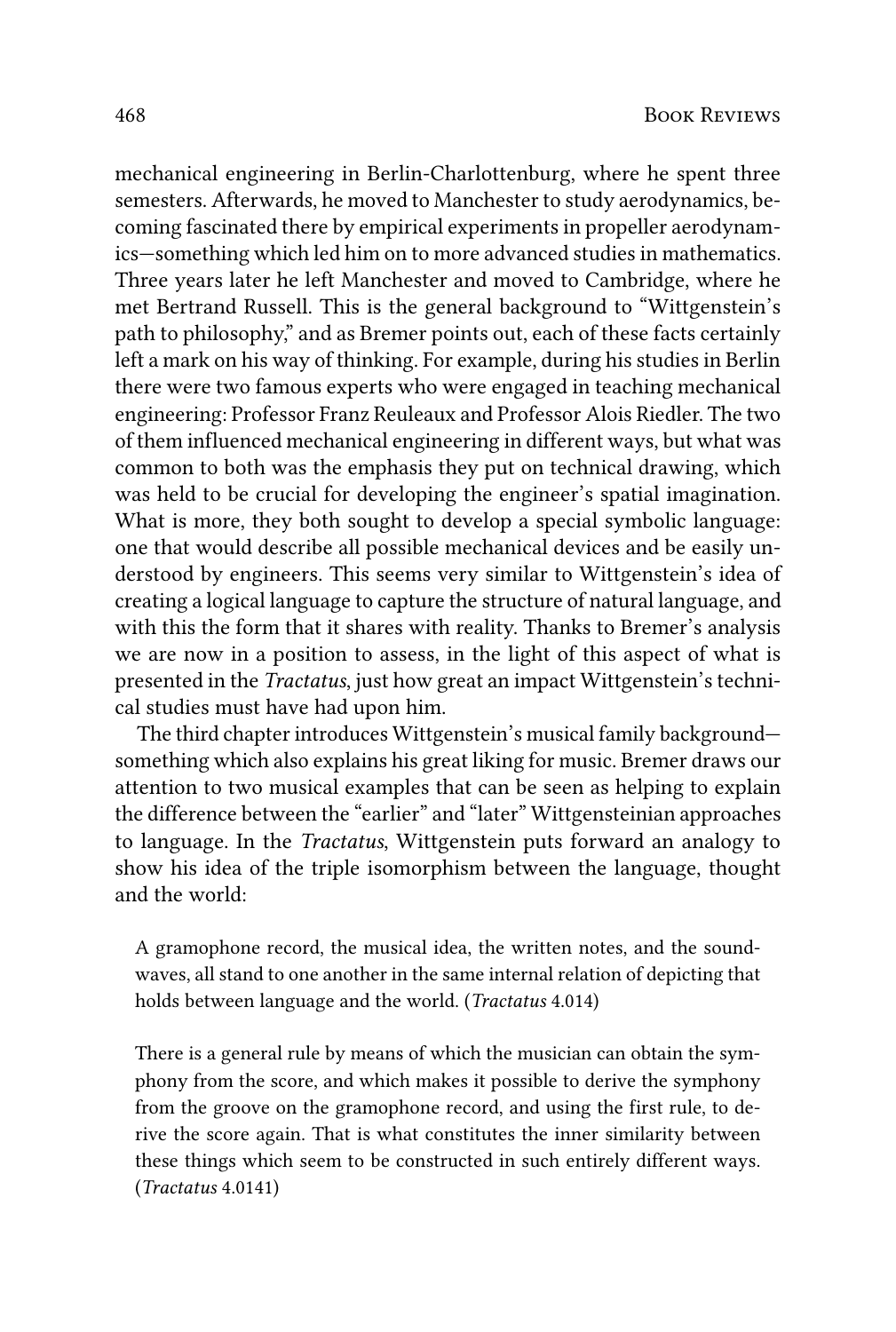The alternative idea of language, which Wittgenstein was to present many years later in *Philosophical Investigation*, amounted to a far more internally varied one, it being the notion of "language games," conceived as including not just language itself, but also the practices with which it is interwoven. The "later" Wittgenstein's conception of language can also be characterized using a comparison with music:

Understanding a sentence in language is much more akin to understanding a theme in music than one may think. What I mean is that understanding a spoken sentence is closer than one thinks to what is ordinarily called understanding a musical theme. Why is just this the pattern of variation in intensity and tempo? One would like to say: "Because I know what it all means." But what does it mean? I'd not be able to say. As an "explanation," I could compare it with something else which has the same rhythm (I mean the same pattern). (*Philosophical Investigations* §527)2

Analysing the connection between Wittgenstein's philosophy and his understanding of music, we can start to see how his understanding of music must have influenced his picture theory (the gramophone having only been invented in the late nineteenth century). We can also better understand how the picture theory itself works at a detailed level, having analysed the example of music that is "transferable" between a musical idea, written notes, sound waves and a gramophone record. Thus, Bremer demonstrates how music influenced the picture theory, and how the latter can itself be invoked to shed a certain light on our understanding of music.

The fourth chapter of the book also points to the influence that certain facts from Wittgenstein's life had upon his philosophy, seeking as it does to show how his picture theory can be understood in relation to architecture. Bremer analyses Wittgenstein's experience of building a house (the *Haus Wittgenstein*) for his sister, Margarethe Stonborough-Wittgenstein. Although Wittgenstein never studied architecture, he designed and erected an innovative building. Many architects regard it as a masterpiece on account of its application of philosophical ideals of harmony, precision and logical form (exemplified in the *Tractatus*) to architecture—a field which always tempts us to want to combine the beautiful with the strictly functional. When considering this work of architecture, Bremer aims to highlight the fact that the way in which Wittgenstein evolved from the *Tractatus*'s

<sup>2.</sup> Ludwig Wittgenstein, *Philosophical Investigations*, 4<sup>th</sup> edition, trans. G.E.M. Anscombe, P.M.S. Hacker and Joachim Schulte, Oxford: Wiley-Blackwell, 2009.